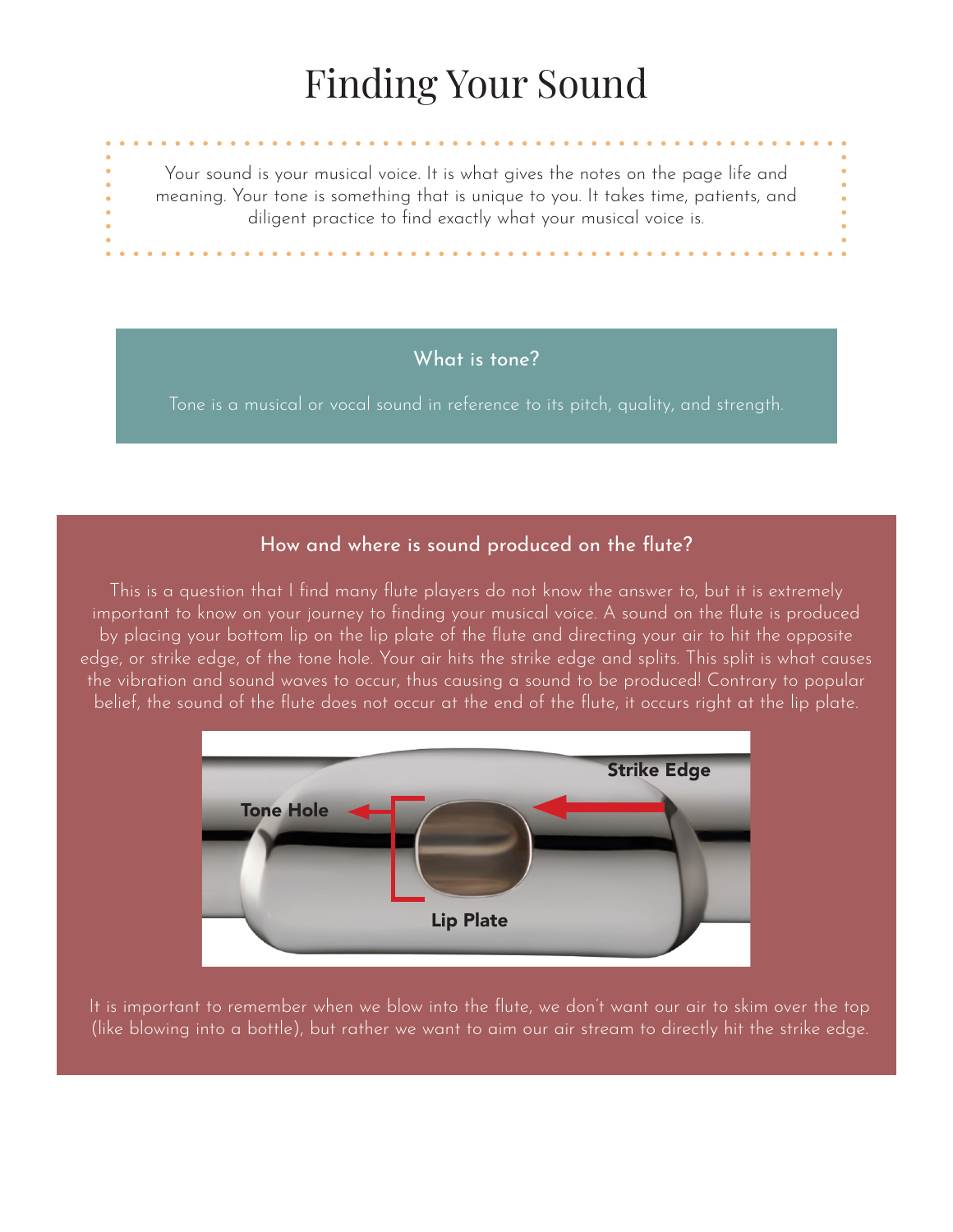# **Headjoint Alignment**

Where your headjoint is aligned has a big effect on your sound. If the headjoint is too rolled in, you may produce of a very pure tone, but the sound lacks depth and projection. Alternatively, if your headjoint is too rolled out, your air may not be able to hit the strike edge, thus not producing a sound at all or a very thin sound.

Most young flutists play with their headjoint rolled in towards them because that is the easiest way to make a sound. But, like I said, the sound is usually small and lacks any depth. A good place to for your headjoint is aligning the tone hole edge that is closest do you with the right edge of the keys when you are looking down the flute from the cork.



# **Embouchure Shape**

Our embouchure is the shape of mouth needed to create a sound. There are many different styles of embouchures flute players have that create a beautiful sound. Some embouchure shapes create a better tone than others. The most important thing that I have learned, though, is as long as your embouchure is not causing tension and producing a beautiful sound, whatever shape you use is up to you. I will be discussing the embouchure shape that I use. I encourage you to experiment with the shape and find what works best for you.

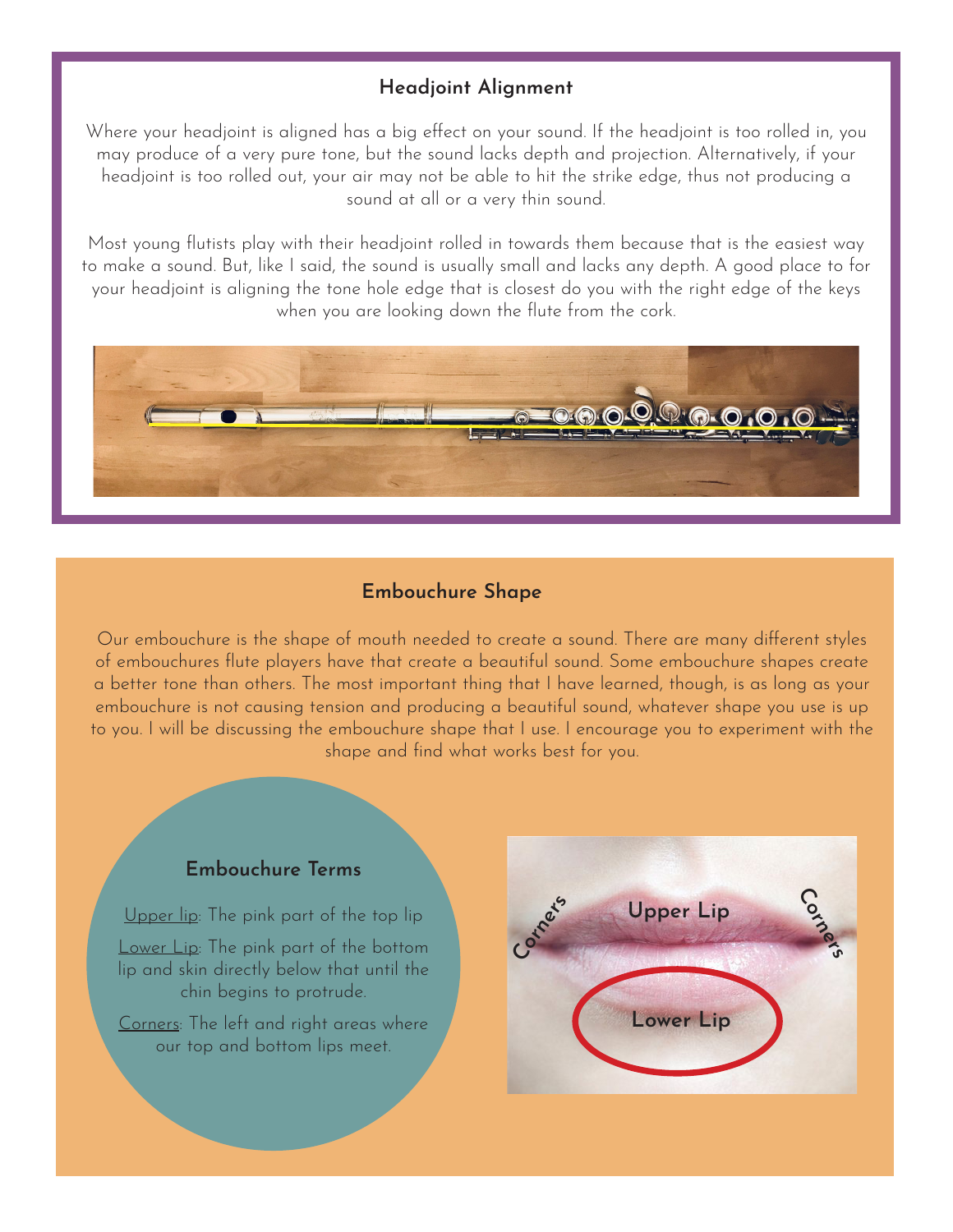The first step in establishing the foundations for a good sound is knowing were to place the flute on your face. One of the most O important aspects of a good tone is lots of low lip contact with the lip plate, so we want  $\bullet$ to place the flute where we can get the most  $\bullet$ lower lip contact. The apex of the curve of  $\bullet$ the of the lip plate should be placed on the skin part of your lower lip, not on the pink  $\bullet$  $\bullet$ part of your lower lip. You should feel the pressure of the lip plate directly below your  $\bigcirc$ teeth and not on your teeth. This placement Ŏ may be much lower on your face than you  $\bullet$ are used to, but that is okay! It creates a bigger distance from your aperture hole to the strike edge which is what we want.

Flute placement



too high



۸

 $\bullet$ 

apex of the lip plate curve is low enough on the lower lip to create pressure right underneath the teeth

# The Lower Lip

The more your lower lip can be in contact with the lip plate, the better. This allows you to have more control over your embouchure and your sound.

First, work on placing the flute on your face while your face is completely relaxed. You should feel that there is a lot of lower lip contact with lip plate.

Next, try to make a sound on the flute without engaging any facial muscles. Odds are, no sound or no "good" sound came out. Thats because we need the help of our upper lip to make a sound.

For now, I want your lower lip to remain relaxed and in full contact with the lip plate.

# The Upper Lip

The upper lip helps control where your air goes. Remember, air has to hit the strike edge to make a sound.

With your flute set aside, I want you to place your hand with your palm facing you a couple inches away from your mouth. With your lips together, blow air through your lips so they part naturally. You should feel the air hit somewhere in the middle of your hand. Now try and guide your air stream to the lower part of your palm and then back up using your upper lip.

Keep everything as relaxed as possible. Once you are able to do this, place the flute back on your face keeping the lower lip relaxed and try to make a sound. Use your upper lip to aim your air at the strike edge (this will feel like you are blowing down.